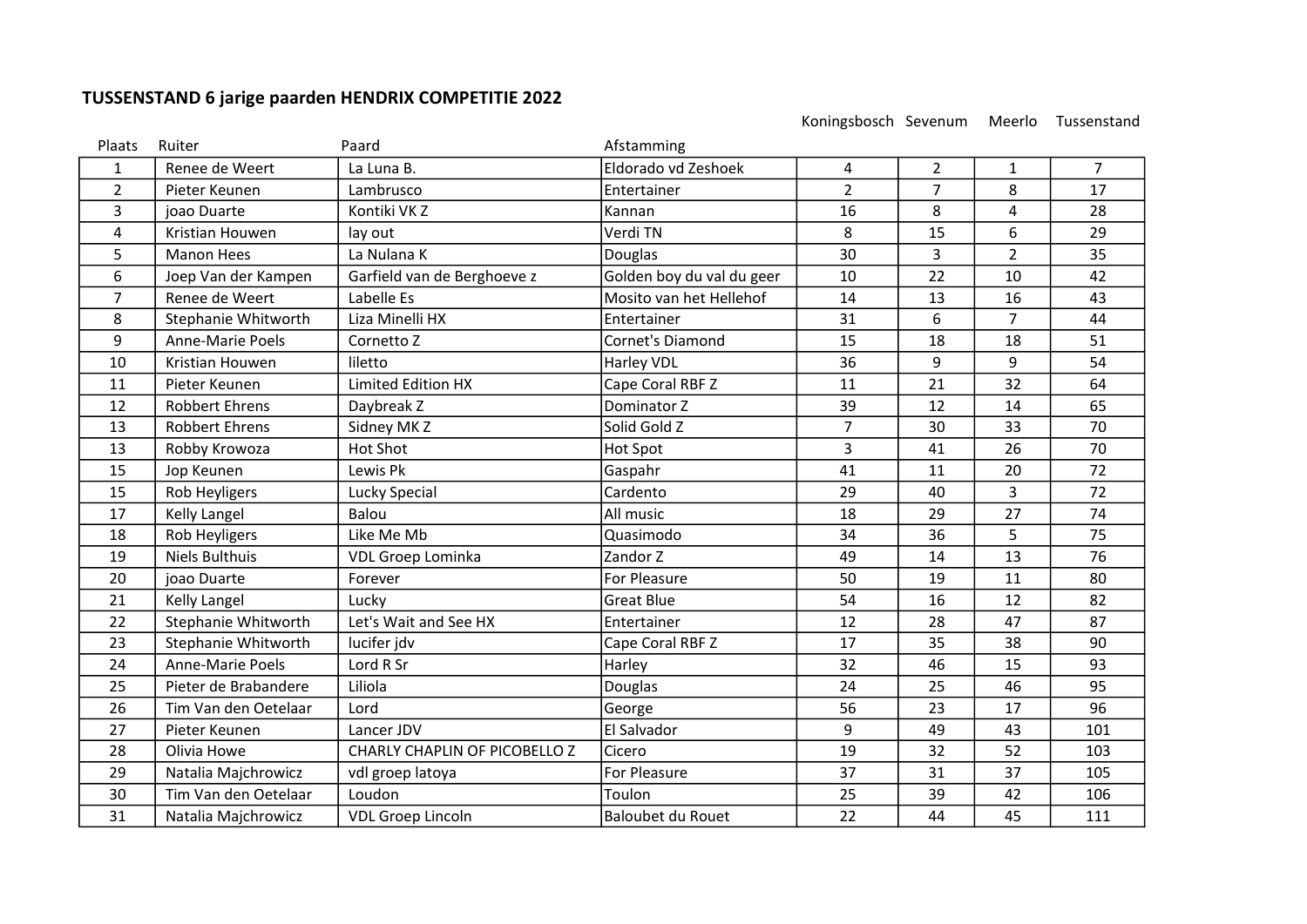| 32 | Jörn Emschove            | <b>VDL Groep Lance</b>     | Tangelo van de Zuuthoeve   | 47   | 48             | 23   | 118 |
|----|--------------------------|----------------------------|----------------------------|------|----------------|------|-----|
| 33 | Eric jr. Van der Vleuten | q'chacco blue van essene   | Chacco Blue                | 61   | 17             | 41   | 119 |
| 34 | joao Duarte              | amaretto                   | Asca Z                     | 59   | 38             | 30   | 127 |
| 35 | Jean Nicholas Goyette    | lord                       | Grandorado TN              | 44   | 45             | 49   | 138 |
| 36 | Jörn Emschove            | vdl groep lugano           | Calvaro Z                  | 57   | 42             | 44   | 143 |
| 37 | Tim Van den Oetelaar     | Landa C                    | El Salvador                | 55   | 50             | 51   | 156 |
| 38 | <b>Emile Tacken</b>      | Goofy                      | George Z                   | 28   | $\overline{4}$ | #    | ### |
| 39 | Gert Bloemen             | Quicksilver of Elvis       | Elvis ter putte            | $\#$ | 5              | 29   | ### |
| 40 | Yenthe Schrijvers        | Leon Hodieza               | Comme il Faut              | $\#$ | 20             | 19   | ### |
| 41 | Johan bergs              | Lolita                     | douglas                    | $\#$ | $\mathbf{1}$   | 39   | ### |
| 42 | Charles Berron           | Vision of picobello z      | Vagabond de la pomme       | 27   | $\pmb{\sharp}$ | 21   | ### |
| 43 | John Driessen            | Leike                      | Arezzo                     | $\#$ | 27             | 25   | ### |
| 44 | Micky Van de Oetelaar    | Chelciaan Z                | chellsini Z                | 20   | #              | 34   | ### |
| 45 | Pieter Keunen            | Leader Hx                  | Entertainer                | #    | 26             | 28   | ### |
| 46 | Stephanie Whitworth      | Lady Diva HX               | Cape Coral RBF Z           | 45   | 10             | $\#$ | ### |
| 47 | <b>Charles Berron</b>    | Chouchou picobello Z       | <b>Contact vd Heffinck</b> | 23   | $\#$           | 36   | ### |
| 48 | Mikolaj Kownacki         | Champion 88 z              | Champion of picobello z    | 48   | $\#$           | 22   | ### |
| 49 | Yenthe Schrijvers        | Horfee                     |                            | $\#$ | 33             | 40   | ### |
| 50 | Oda charlotte Lyngvaer   | Littoriane O               | Vittorio                   | 46   | 34             | $\#$ | ### |
| 51 | Marek Maitala            | lauren                     | Don Diablo HX              | 35   | $\#$           | 50   | ### |
| 52 | Nina Aspers              | Caesar van 't Winkenshof Z | Canterbury                 | 52   | 37             | #    | ### |
| 53 | Kristian Houwen          | lisa-lois vm               | Vigo D'arsouilles          | 43   | #              | 48   | ### |
| 54 | Eric jr. Van der Vleuten | last minute                | Verdi                      | 60   | $\#$           | 35   | ### |
| 55 | Oda charlotte Lyngvaer   | Cody                       | Codey One                  | 53   | 43             | #    | ### |
| 56 | Kristian Houwen          | lisa-lois vm               | Vigo D'arsouilles          | $\#$ | 51             | 48   | ### |
| 57 | Robbert Ehrens           | Activity Z                 | <b>Aktion Pur Z</b>        | 62   | 47             | #    | ### |
|    | Rob Heyligers            | Laravola                   | Harley                     | #    | $\#$           | 31   | ### |
|    | <b>Bas Moerings</b>      | Apart Z                    | <b>Action Pur Z</b>        | 58   | $\#$           | $\#$ | ### |
|    | <b>Bas Moerings</b>      | Levesther                  | Elvis ter putte            | 42   | $\#$           | #    | ### |
|    | Can Oskay                | Lexi                       | F-One USA                  | 51   | $\#$           | $\#$ | ### |
|    | Danique Knoops           | espoir van de keihill z    | Elvis ter Putte            | 38   | $\#$           | #    | ### |
|    | Danique Knoops           | valentino z                | Vagabond de la Pomme       | 21   | $\pmb{\sharp}$ | #    | ### |
|    | Gaj Riossa               | Let's Go HX                | Entertainer                | $\#$ | 24             | $\#$ | ### |
|    | <b>Geert Moerings</b>    | Lavesther                  | Elvis ter putte            | 33   | $\#$           | $\#$ | ### |